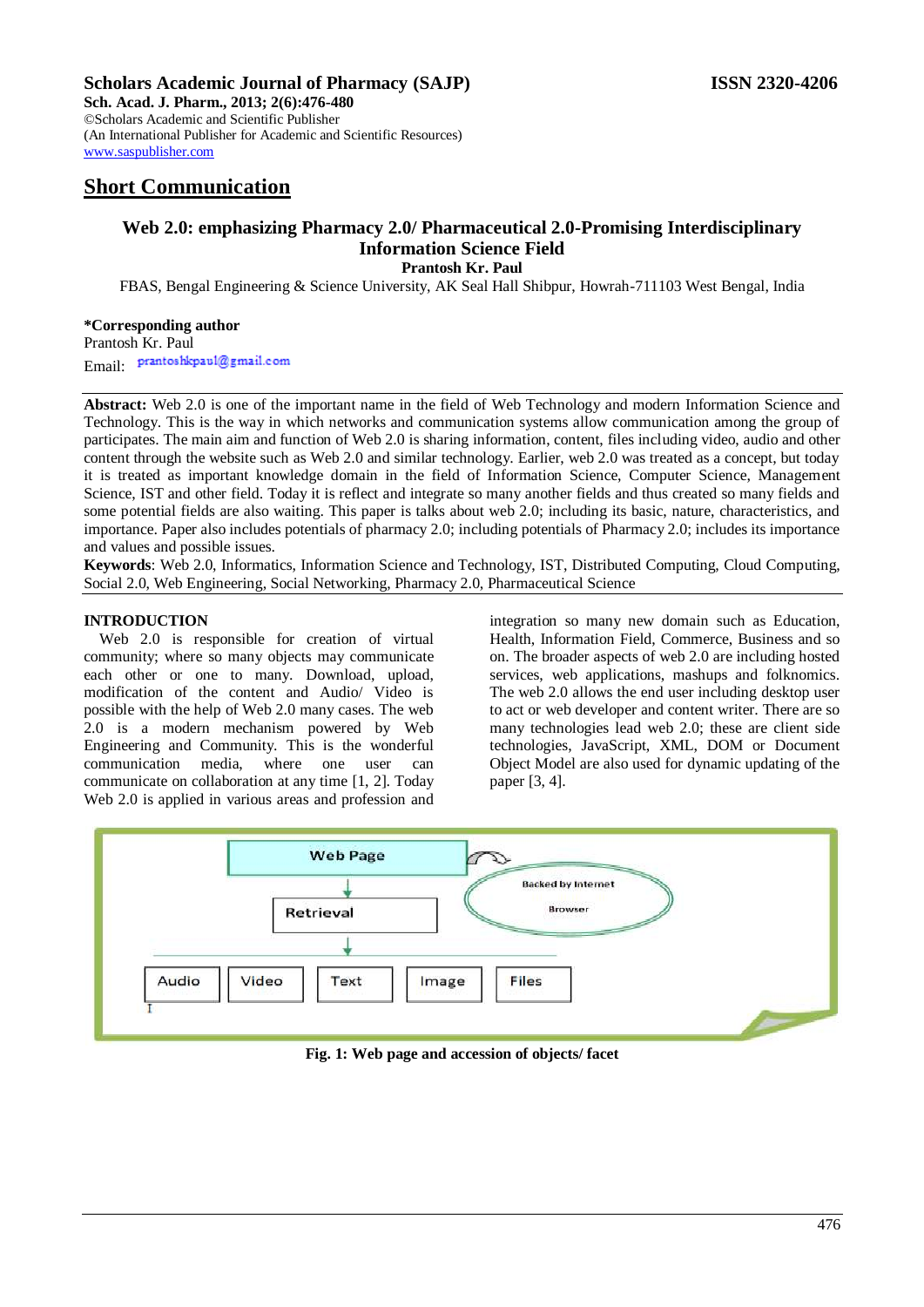

**Fig: 2:- The main requirement of Healthy Web 2.0 Practice and site**

#### **Objective and Hypotheses**

 Some of the aim and objective of this study is includes but not limited to as follows:

- To learn basic about web 2.0 and basics about its characteristics;
- To find out main characteristics of web 2.0 and similar knowledge domain;
- To learn about potentiality and allied and integrated domain related to web 2.0;
- To learn basic about Pharmacy 2.0 and its characteristics, briefly ;
- To learn basic about potentials of Pharmacy 2.0 and its characteristics;
- To learn basic about main challenges and issues related to Pharmacy 2.0 in contemporary scenario;
- To find out main challenges and issues related to Pharmacy 2.0 and allied domain.

#### **Web 2.0: Basics**

Web 2.0 is actually kind of concept or we can say procedure or mechanism which is dedicated to sharing of information, data, knowledge, audio and video among the dedicated user and professionals, mass, educationalist and others who are made participation. Web 2.0 is commonly available in social networking, blogs and other sites. Web 2.0 is popular among the teenage, educators, businessman, and politician, doctors for sharing content, idea, information and views on different topic [5-7]. Virtually, web 2.0 is an important tool which can make an individual as web developer or content developer as any one can join and modify content as per their requirement. Web 2.0 is needed to be implemented and utilized based on W3C standard. Collective intelligence and some other facet like user perception, dynamic content, metadata, web standards as well as scalability depending upon need user may chose web browser to utilize web 2.0 such as Firefox, Chrome, Internet Explorer [2].



**Fig. 3: The basic services offered by Web 2.0 Platform**

#### **Web 2.0 and Characteristics**

 Web 2.0 deals with following characteristics and features:

- Web 2.0 is deals with Web language and Web Technology and this is extension of Web 1.0;
- Creation of Social Networking sites and user centered website are important features for web 2.0;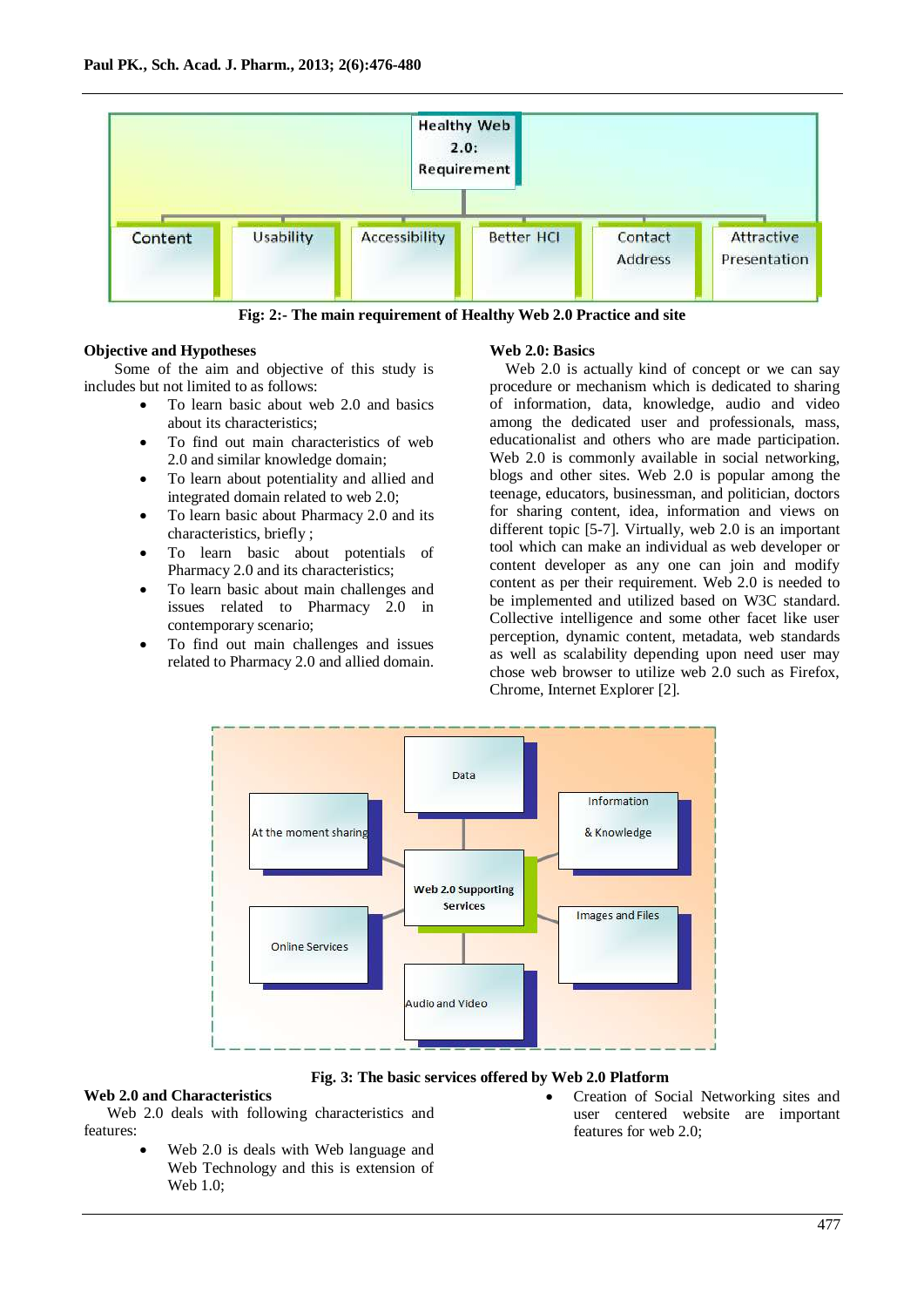- Web 2.0 basically allows two way communication simultaneously through networks;
- Tagging and social book marking, self publishing opportunities are the key features of Web 2.0 [7-9].
- Web 2.0 may be helpful for other domain and based on this so many new fields may be created like Education and Web 2.0- Education 2.0, Social Work and Web 2.0- Social Work 2.0, Health and Web 2.0 – Health 2.0, and some possible domain are still left;
- Here user can contribute, improve depending upon their requirement [10, 11].
- Cloud Computing and Virtualization can make important role for healthy Web 2.0 building;
- It is treated as Participatory web as it offer Web- as-Services[2];
- It provides content generation, management and metadata and scalability depending upon need;
- It also provides links in between two site and thus promote hyper linking;
- Provides low barrier social tools;
- Authoring is possible by web 2.0; where one can able to write any data or article;
- Here one can able to write any data or article; thus authoring is also possible with web 2.0;
- Through web 2.0, user can extend, and redo each other's works;
- It also helps to build individual works and comment and perception;
- The use of syndication technology such as RSS to notify the content changes;

 Open Source software be developed more effectively with the help of web 2.0.

### **Pharmacy 2.0: Basics**

Today utilization of contemporary Web 2.0 also leads so many development strategies like Governance, Education, Information Infrastructure, and also fulfils the condition which are necessary for the development of true information society. Application of web 2.0 in other domain has so many possibilities. Thus, so many fields are already created like- Education 2.0, Business 2.0, Business 2.0, Social Work 2.0, Politics 2.0, Medical 2.0 and even Pornography 2.0. Thus, apart from running application and dimension of web 2.0; it is also required for some other areas and subjects for further development of the society and democracy. Thus, Pharmacy 2.0 is an important and prominent field which may be helpful for advancement of complete Pharmaceutical Science. Integration of Pharmaceutical Science and 2.0 may be helpful for the development of people who are directly and indirectly related with Pharmaceutical Science [3, 4]

#### **Pharmacy 2.0/ Pharmaceutical 2.0: Possibilities and Opportunities**

 Pharmacy 2.0 may be helpful for the following Purposes:

- Through Pharmacy 2.0 one can Pharmacy dealing person may join and interact with their peers and they can share their views and ideas on a topic related to Pharmaceutical Sciences;
- In general people may gain their knowledge from Pharmacy 2.0 related Website on any field of medicine;
- Peers of Pharmacy may share videos of any product development and thus by uploading Videos main aim of Pharmacy product development may be possible;



**Fig: 4: The beneficiaries of Pharmacy 2.0 at a glance**

 Pharmaceutical Companies may use Pharmacy 2.0to provide details of their procedure by created Videos and that may

be utilized directly to the Physician for their information;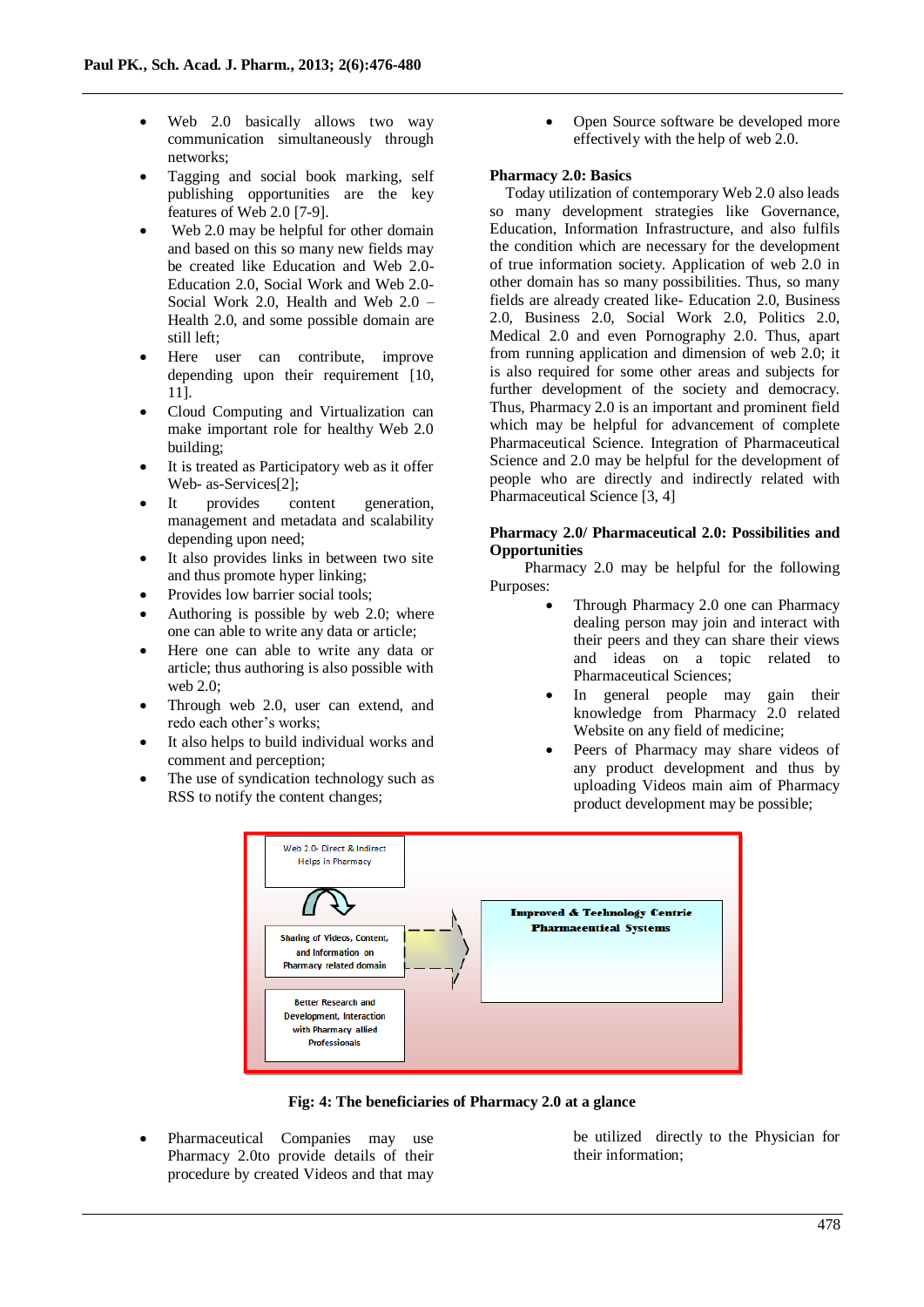- Product related Videos may also helpful for Medical Representative for various purposes and time and cost saving [3, 4, 12, 13];
- Dedicated Pharmacy 2.0 related websites, may be utilized by the Pharmaceutical Company to the use and there user may aware about their product range. Thus, by this way new advertisement style may be open up;
- It may be create awareness about Pharmacy industry and there interaction;
- Pharmacy 2.0 may helpful for research and development activities as people of Pharmaceutical research may communicate each other;
- It may be used as research platform and where peers based communication may be handled;
- Pharmacy 2.0 may be helpful for student to interact, pharmaceutical industries, institutions and other pharmaceutical establishments;
- Overall development of Pharmacy and its sub fields is possible with Pharmacy 2.0;
- Academies may contact each other through Pharmacy 2.0 and share their views;
- Like academics, student may also interact with academician for any topic and clear any doubt [14, 15].

### **Pharmacy 2.0: Challenges and Issues**

 Pharmacy 2.0 is deals with several problems and challenges which includes but not limited to as follows:

- Still awareness regarding Pharmacy 2.0 is very much limited in the field of Pharmaceutical Science. Commonly they are using common Social Networking sites or some Medical 2.0 based sites;
- Unwillingness to change and introduction of Pharmacy 2.0 is another problem which I needed to take care;
- Research and development organization, Researcher need to put on their hands for Pharmaceutical Science development through Pharmacy 2.0;
- Use of IT in Pharmaceutical Science [BPharm/MPharm] is still very much limited; thus many pharmacist are not well accustom with IT and allied tools;
- Building Pharmacy 2.0 needs initial funding and permission of various venture;
- Use of Pharmacy 2.0 for stability of jobs of medical representative;
- Government, Pharmaceutical and medical minister, universities need to take proper step for establishment of Pharmacy 2.0 sites for complete development of this domain.





## **Findings**

- Web 2.0 is growing rapidly as an important domain and concept;
- People today very much accustom with Web 2.0 related domain;
- Like Medical 2.0, Business 2.0, Education 2.0 and other domain possibilities are also there for Pharmacy 2.0;
- Still in India, use of Pharmacy 2.0 is more or less nothing.

#### **Suggestion**

- It is essential that researcher in the field of Pharmacy and Pharmaceutical Technology should interact their self by Pharmacy 2.0 sites for complete professional development;
- Academician need to conduct BPharm/MPharm programme with Pharmacy 2.0 integration;
- Government, Ministry level assistance is very much essential for complete development.

#### **CONCLUSION**

Web 2.0 is very much important domain and gaining rapidly. Development of Web 2.0 is helpful for overall